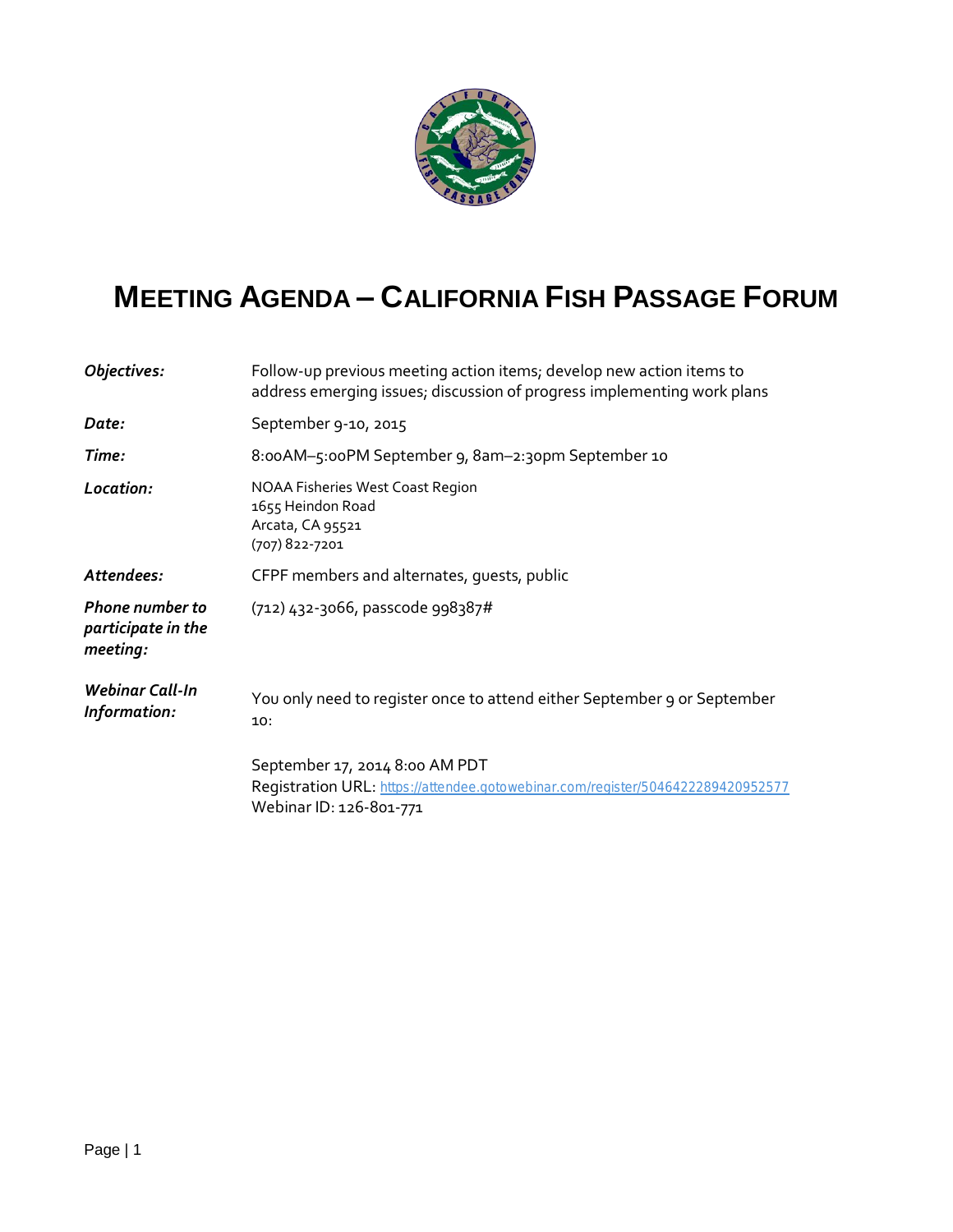## **AGENDA – SEPTEMBER 9, 2015**

## **OUTCOMES**

| 9:00AM-9:30AM       | Welcome and introductions - review of agenda: Introductions of<br>Forum members and guests, housekeeping, agenda review,<br>announcements, review action items from previous meeting - receive<br>updates from Forum members on their respective action items from<br>the past Forum meeting, including the status of the MOU (Lisa<br>DeBruyckere) | <b>INFORMATION</b>                 |
|---------------------|-----------------------------------------------------------------------------------------------------------------------------------------------------------------------------------------------------------------------------------------------------------------------------------------------------------------------------------------------------|------------------------------------|
| 9:30AM-10:45AM      | <b>Governance Committee Annual Work Plan Status</b><br><b>Science and Data Committee Annual Work Plan Status</b><br>Discussion re: Monitoring Report - A summary of the final<br>report will be given, and then the Forum will discuss key next<br>steps (Bob Pagliuco)<br><b>Outreach and Education Committee Annual Work Plan Status</b>          | <b>INFORMATION</b><br>and DECISION |
| 10:45AM-<br>11:00AM | October NFHP Board Meeting - The Forum will discuss the upcoming<br>October NFHP Board meeting, including the field trip as well as the<br>Board presentation.                                                                                                                                                                                      | <b>DECISION</b>                    |
| 11:00AM-<br>11:45AM | American Rivers Request to Develop List of Top 10 Dams in<br>California - The Forum will discuss the request by American Rivers to<br>provide a list of the top 10 dams to be removed in California                                                                                                                                                 | <b>DECISION</b>                    |
| 11:45AM-1:00PM      | <b>LUNCH</b>                                                                                                                                                                                                                                                                                                                                        |                                    |
| 1:00PM-1:30PM       | <b>USFWS-funded Fish Passage Projects-USFWS-funded Fish Passage</b><br>Projects-Dan Gale from the USFWS Conservation Partnerships<br>Program will provide information on the types of fish passage projects<br>the USFWS is supporting in northwestern California and will focus on<br>fish passage in urban streams<br>(Dan Gale)                  | <b>INFORMATION</b>                 |
| 1:30PM-2:30PM       | Engineering Working Group - The Forum will discuss key tasks with<br>discrete deliverables the Engineering Working Group could achieve to<br>advance fish passage issues for anadromous fish in California<br>(Governance Committee)                                                                                                                | <b>DECISION</b>                    |
| 2:30PM-3:-00PM      | October 1 NFHP Application for Funding-Members will review the<br>funding announcement and application and determine if any changes<br>are desired in the funding announcement for 2016<br>(Bob Pagliuco)                                                                                                                                           | <b>DECISION</b>                    |
| 3:00PM-3:15PM       | <b>BREAK</b>                                                                                                                                                                                                                                                                                                                                        |                                    |
| 3:15PM-3:45PM       | Forum meetings-Forum members will discuss how often the Forum<br>convenes and will entertain a proposal to meet three times per year<br>for two days each time versus four times per year (Lisa DeBruyckere)                                                                                                                                        | <b>DECISION</b>                    |
| 3:45PM-4:15PM       | Arroyo Grande Creek Stream Gauge Modification Project-Forum<br>members will be given an overview and status of this project, which is<br>now slated to be supported by the Forum in 2016 (Steph Wald)                                                                                                                                               | <b>INFORMATION</b>                 |
| 4:15PM              | <b>ADJOURN</b>                                                                                                                                                                                                                                                                                                                                      |                                    |